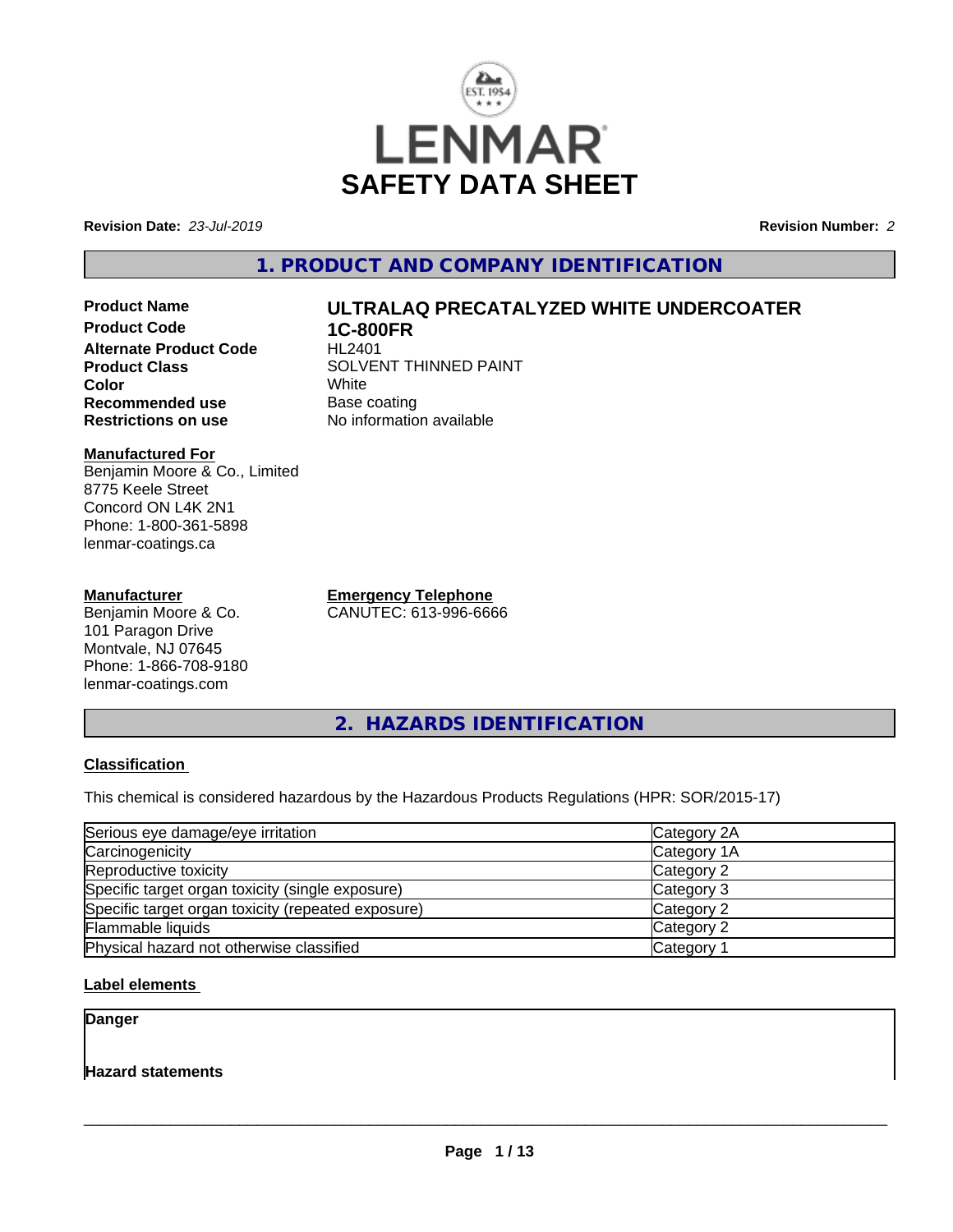\_\_\_\_\_\_\_\_\_\_\_\_\_\_\_\_\_\_\_\_\_\_\_\_\_\_\_\_\_\_\_\_\_\_\_\_\_\_\_\_\_\_\_\_\_\_\_\_\_\_\_\_\_\_\_\_\_\_\_\_\_\_\_\_\_\_\_\_\_\_\_\_\_\_\_\_\_\_\_\_\_\_\_\_\_\_\_\_\_\_\_\_\_

#### **1C-800FR** - **ULTRALAQ PRECATALYZED WHITE UNDERCOATER**

Causes serious eye irritation May cause cancer Suspected of damaging fertility or the unborn child May cause drowsiness or dizziness May cause damage to organs through prolonged or repeated exposure Highly flammable liquid and vapor Reactive flammable material



### **Precautionary Statements - Prevention**

Obtain special instructions before use Do not handle until all safety precautions have been read and understood Use personal protective equipment as required Wash face, hands and any exposed skin thoroughly after handling Wear eye/face protection Do not breathe dust/fume/gas/mist/vapors/spray Use only outdoors or in a well-ventilated area Keep away from heat, hot surfaces, sparks, open flames and other ignition sources. No smoking Keep container tightly closed Ground/bond container and receiving equipment Use explosion-proof electrical/ventilating/lighting/equipment Use only non-sparking tools Take precautionary measures against static discharge Keep cool

### **Precautionary Statements - Response**

IF exposed or concerned: Get medical advice/attention

**Eyes**

IF IN EYES: Rinse cautiously with water for several minutes. Remove contact lenses, if present and easy to do. Continue rinsing

If eye irritation persists: Get medical advice/attention

**Skin**

IF ON SKIN (or hair): Remove/Take off immediately all contaminated clothing. Rinse skin with water/shower **Inhalation**

IF INHALED: Remove victim to fresh air and keep at rest in a position comfortable for breathing

**Fire**

In case of fire: Use CO2, dry chemical, or foam for extinction

### **Precautionary Statements - Storage**

Store locked up Store in a well-ventilated place. Keep container tightly closed

#### **Precautionary Statements - Disposal**

Dispose of contents/container to an approved waste disposal plant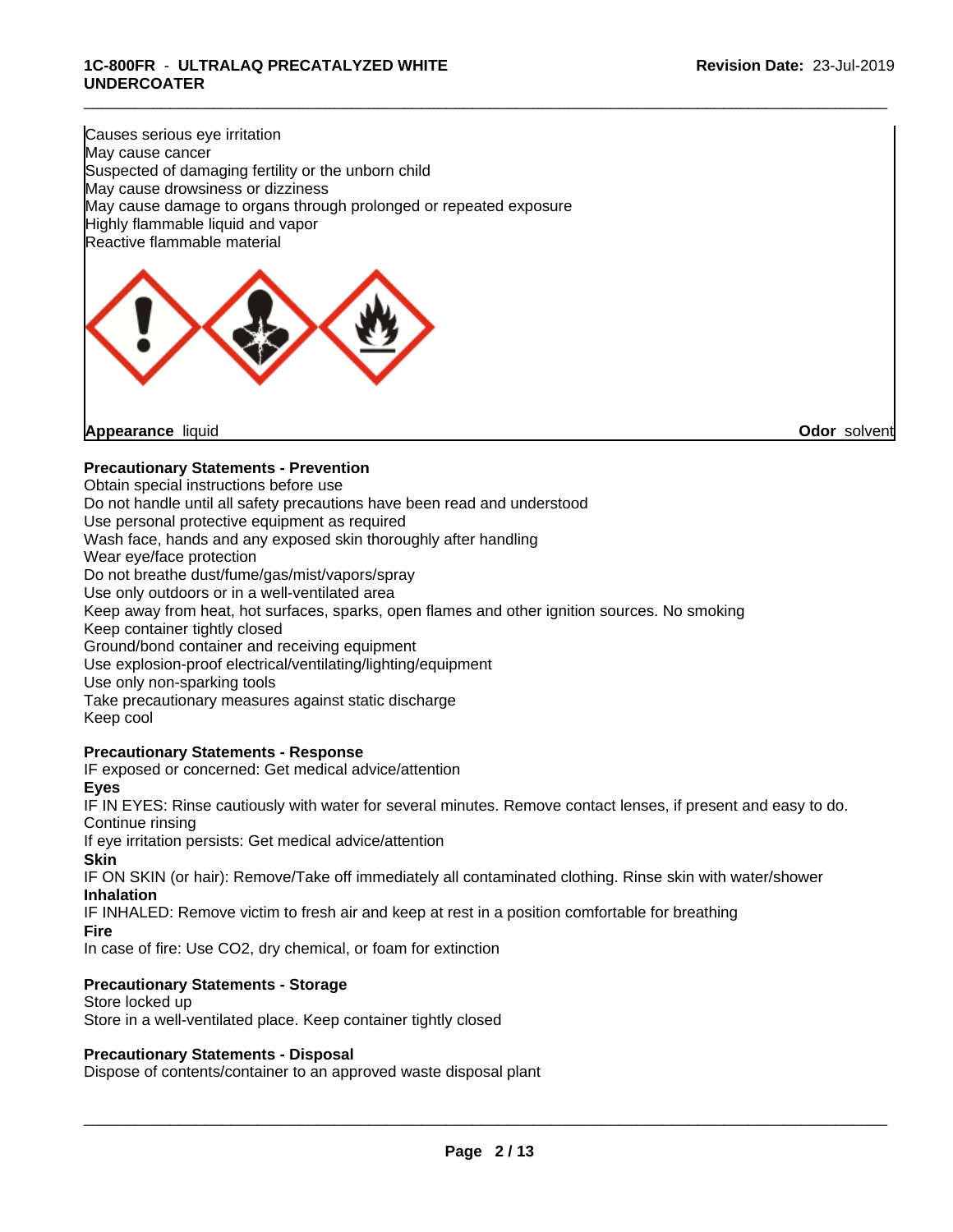#### **Other information**

No information available

# **3. COMPOSITION INFORMATION ON COMPONENTS**

\_\_\_\_\_\_\_\_\_\_\_\_\_\_\_\_\_\_\_\_\_\_\_\_\_\_\_\_\_\_\_\_\_\_\_\_\_\_\_\_\_\_\_\_\_\_\_\_\_\_\_\_\_\_\_\_\_\_\_\_\_\_\_\_\_\_\_\_\_\_\_\_\_\_\_\_\_\_\_\_\_\_\_\_\_\_\_\_\_\_\_\_\_

| <b>Chemical name</b>                         | CAS No.    | Weight-%      | <b>Hazardous Material</b><br>registry number<br>(HMIRA registry #) | Date HMIRA filed and<br>Information Review Act date exemption granted<br>(if applicable) |
|----------------------------------------------|------------|---------------|--------------------------------------------------------------------|------------------------------------------------------------------------------------------|
| Acetone                                      | 67-64-1    | $10 - 30%$    |                                                                    | -                                                                                        |
| n-Butyl acetate                              | 123-86-4   | $10 - 30%$    |                                                                    |                                                                                          |
| Talc                                         | 14807-96-6 | $10 - 30%$    |                                                                    |                                                                                          |
| Titanium dioxide                             | 13463-67-7 | $5 - 10%$     |                                                                    |                                                                                          |
| cellulose, nitrate                           | 9004-70-0  | $5 - 10%$     |                                                                    |                                                                                          |
| Ethanol                                      | 64-17-5    | $3 - 7%$      |                                                                    |                                                                                          |
| VM&P naphtha                                 | 64742-89-8 | $3 - 7%$      |                                                                    |                                                                                          |
| Isopropyl alcohol                            | 67-63-0    | $1 - 5%$      |                                                                    |                                                                                          |
| Propylene glycol monomethyl<br>ether acetate | 108-65-6   | $1 - 5%$      |                                                                    |                                                                                          |
| Isobutyl alcohol                             | 78-83-1    | $1 - 5%$      |                                                                    |                                                                                          |
| Toluene                                      | 108-88-3   | $0.5 - 1%$    |                                                                    |                                                                                          |
| Octane                                       | 111-65-9   | $0.25 - 0.5%$ |                                                                    |                                                                                          |
| Heptane                                      | 142-82-5   | $0.25 - 0.5%$ |                                                                    | -                                                                                        |
| Silica, crystalline                          | 14808-60-7 | $0.1 - 0.25%$ |                                                                    |                                                                                          |

**Confidential Business Information note**

\*The exact percentage (concentration) of composition has been withheld as a trade secret

# **4. FIRST AID MEASURES**

| If symptoms persist, call a physician. Show this safety data<br>sheet to the doctor in attendance.                                                                                               |
|--------------------------------------------------------------------------------------------------------------------------------------------------------------------------------------------------|
| Immediate medical attention is required. Immediately flush<br>with plenty of water. After initial flushing, remove any<br>contact lenses and continue flushing for at least 15<br>minutes.       |
| Wash off immediately with soap and plenty of water<br>removing all contaminated clothes and shoes. If skin<br>irritation persists, call a physician.                                             |
| Move to fresh air. If symptoms persist, call a physician.<br>If not breathing, give artificial respiration. Call a physician<br>immediately.                                                     |
| Clean mouth with water and afterwards drink plenty of<br>water. Do not induce vomiting without medical advice.<br>Never give anything by mouth to an unconscious person.<br>Consult a physician. |
|                                                                                                                                                                                                  |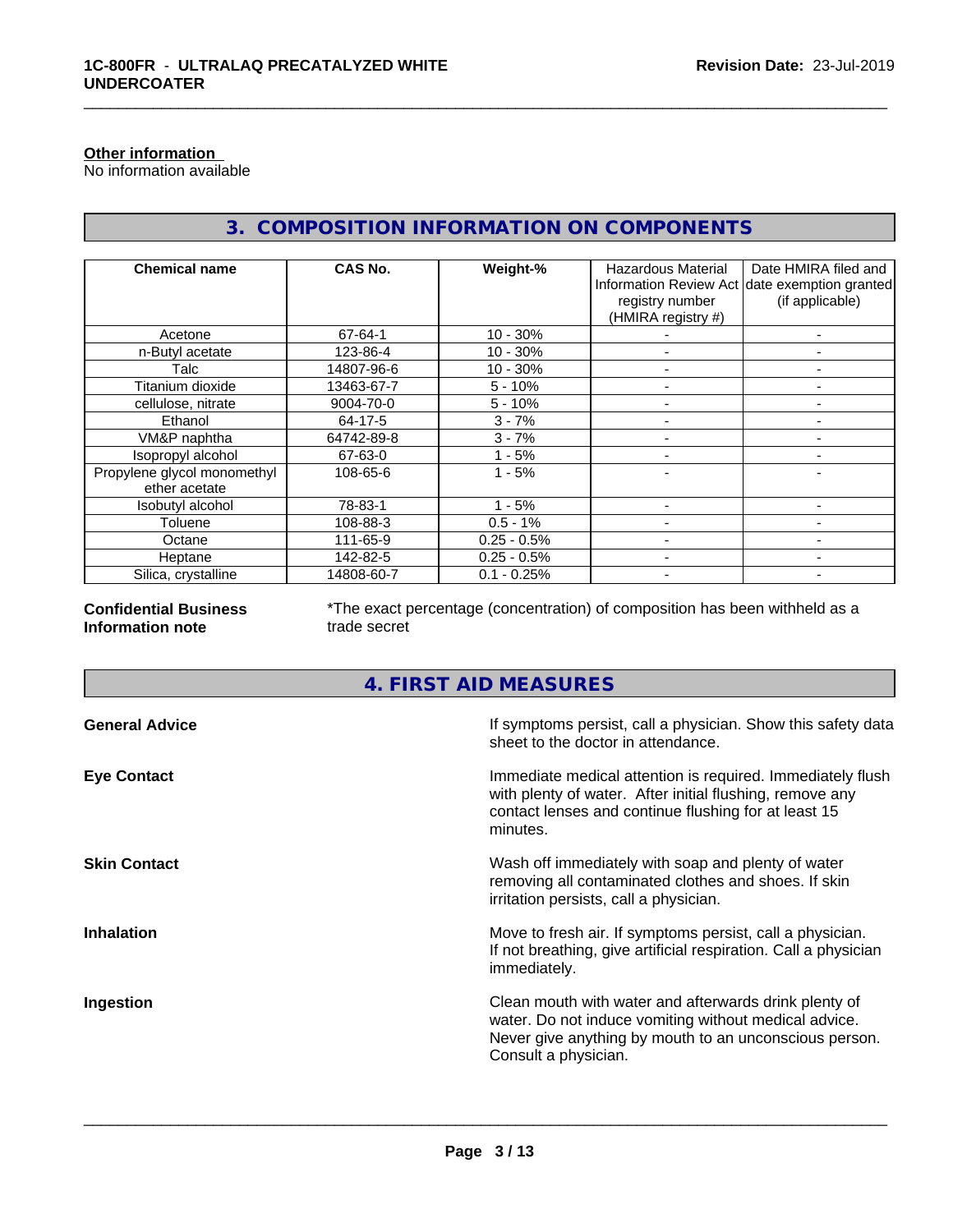| <b>Protection Of First-Aiders</b>                                         | Use personal protective equipment.                                                                                                                                                                                                                                                             |  |  |
|---------------------------------------------------------------------------|------------------------------------------------------------------------------------------------------------------------------------------------------------------------------------------------------------------------------------------------------------------------------------------------|--|--|
| <b>Most Important Symptoms/Effects</b>                                    | No information available.                                                                                                                                                                                                                                                                      |  |  |
| <b>Notes To Physician</b>                                                 | Treat symptomatically.                                                                                                                                                                                                                                                                         |  |  |
|                                                                           | 5. FIRE-FIGHTING MEASURES                                                                                                                                                                                                                                                                      |  |  |
| <b>Flammable Properties</b>                                               | Vapors may travel considerable distance to a source of<br>ignition and flash back. Vapors may cause flash fire.                                                                                                                                                                                |  |  |
| <b>Suitable Extinguishing Media</b>                                       | Foam, dry powder or water. Use extinguishing measures<br>that are appropriate to local circumstances and the<br>surrounding environment.                                                                                                                                                       |  |  |
| Protective equipment and precautions for firefighters                     | As in any fire, wear self-contained breathing apparatus<br>pressure-demand, MSHA/NIOSH (approved or equivalent)<br>and full protective gear.                                                                                                                                                   |  |  |
| <b>Hazardous combustion products</b>                                      | Burning may result in carbon dioxide, carbon monoxide<br>and other combustion products of varying composition<br>which may be toxic and/or irritating.                                                                                                                                         |  |  |
| <b>Specific Hazards Arising From The Chemical</b>                         | Flammable. Flash back possible over considerable<br>distance. Keep product and empty container away from<br>heat and sources of ignition. Closed containers may<br>rupture if exposed to fire or extreme heat. Thermal<br>decomposition can lead to release of irritating gases and<br>vapors. |  |  |
| Sensitivity to mechanical impact                                          | No                                                                                                                                                                                                                                                                                             |  |  |
| Sensitivity to static discharge                                           | Yes                                                                                                                                                                                                                                                                                            |  |  |
| <b>Flash Point Data</b><br>Flash point (°F)<br>Flash Point (°C)<br>Method | 20<br>$-7$<br><b>PMCC</b>                                                                                                                                                                                                                                                                      |  |  |
| <b>Flammability Limits In Air</b>                                         |                                                                                                                                                                                                                                                                                                |  |  |
| Lower flammability limit:<br><b>Upper flammability limit:</b>             | Not available<br>Not available                                                                                                                                                                                                                                                                 |  |  |
| Flammability: 3<br>Health: 2<br>NFPA                                      | Instability: 1<br><b>Special: Not Applicable</b>                                                                                                                                                                                                                                               |  |  |
| <b>NFPA Legend</b><br>0 - Not Hazardous<br>$4$ Clinkthy                   |                                                                                                                                                                                                                                                                                                |  |  |

- 1 Slightly
- 2 Moderate
- 3 High
- 4 Severe

*The ratings assigned are only suggested ratings, the contractor/employer has ultimate responsibilities for NFPA ratings where this system is used.*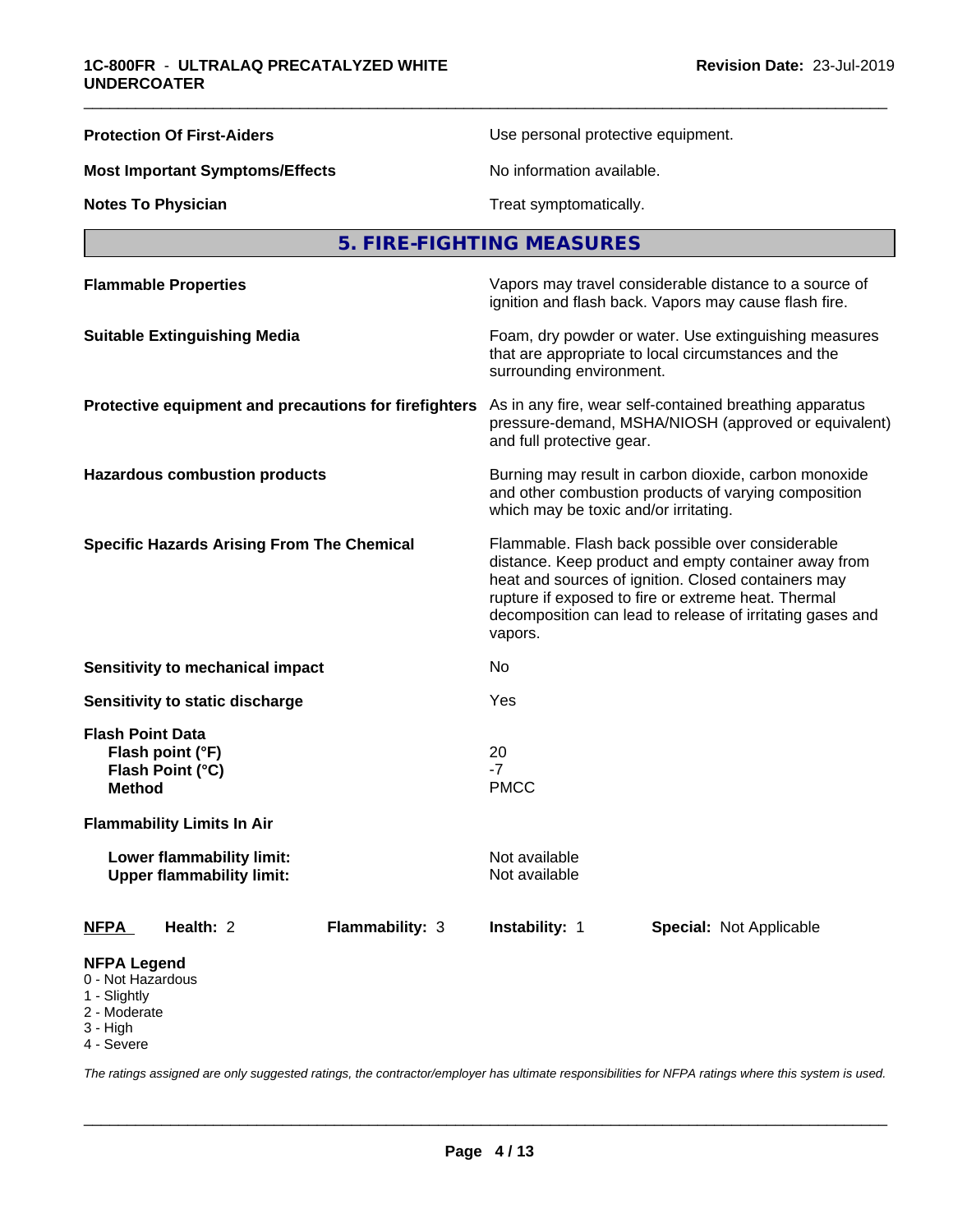*Additional information regarding the NFPA rating system is available from the National Fire Protection Agency (NFPA) at www.nfpa.org.*

## **6. ACCIDENTAL RELEASE MEASURES**

\_\_\_\_\_\_\_\_\_\_\_\_\_\_\_\_\_\_\_\_\_\_\_\_\_\_\_\_\_\_\_\_\_\_\_\_\_\_\_\_\_\_\_\_\_\_\_\_\_\_\_\_\_\_\_\_\_\_\_\_\_\_\_\_\_\_\_\_\_\_\_\_\_\_\_\_\_\_\_\_\_\_\_\_\_\_\_\_\_\_\_\_\_

| Remove all sources of ignition. Take precautions to<br>prevent flashback. Ground and bond all containers and<br>handling equipment. Take precautionary measures against<br>static discharges. Ensure adequate ventilation. Avoid<br>contact with skin, eyes and clothing. Use personal<br>protective equipment.  |
|------------------------------------------------------------------------------------------------------------------------------------------------------------------------------------------------------------------------------------------------------------------------------------------------------------------|
| Prevent further leakage or spillage if safe to do so. Do not<br>allow material to contaminate ground water system.<br>Prevent product from entering drains. Do not flush into<br>surface water or sanitary sewer system. Local authorities<br>should be advised if significant spillages cannot be<br>contained. |
| See Section 12 for additional Ecological Information.                                                                                                                                                                                                                                                            |
| Dam up. Soak up with inert absorbent material. Use a<br>non-sparking or explosion proof means to transfer material<br>to a sealed, appropriate container for disposal. Clean<br>contaminated surface thoroughly.                                                                                                 |
|                                                                                                                                                                                                                                                                                                                  |

**7. HANDLING AND STORAGE**

| <b>Handling</b>               | Avoid contact with skin, eyes and clothing. Wear personal<br>protective equipment. Do not breathe vapors or spray mist.<br>Use only in ventilated areas. Prevent vapor build-up by<br>providing adequate ventilation during and after use.                                                                                                                                                                                                           |
|-------------------------------|------------------------------------------------------------------------------------------------------------------------------------------------------------------------------------------------------------------------------------------------------------------------------------------------------------------------------------------------------------------------------------------------------------------------------------------------------|
|                               | Take precautionary measures against static discharges.<br>To avoid ignition of vapors by static electricity discharge,<br>all metal parts of the equipment must be grounded. Keep<br>away from heat, sparks and flame. Do not smoke.<br>Extinguish all flames and pilot lights, and turn off stoves,<br>heaters, electric motors and other sources of ignition<br>during use and until all vapors are gone. Ignition and/or<br>flash back may occur. |
| <b>Storage</b>                | Keep containers tightly closed in a dry, cool and<br>well-ventilated place. Keep away from heat. Keep away<br>from open flames, hot surfaces and sources of ignition.<br>Keep in properly labeled containers. Keep out of the reach<br>of children.                                                                                                                                                                                                  |
| <b>Incompatible Materials</b> | Incompatible with strong acids and bases and strong<br>oxidizing agents.                                                                                                                                                                                                                                                                                                                                                                             |

# **8. EXPOSURE CONTROLS/PERSONAL PROTECTION**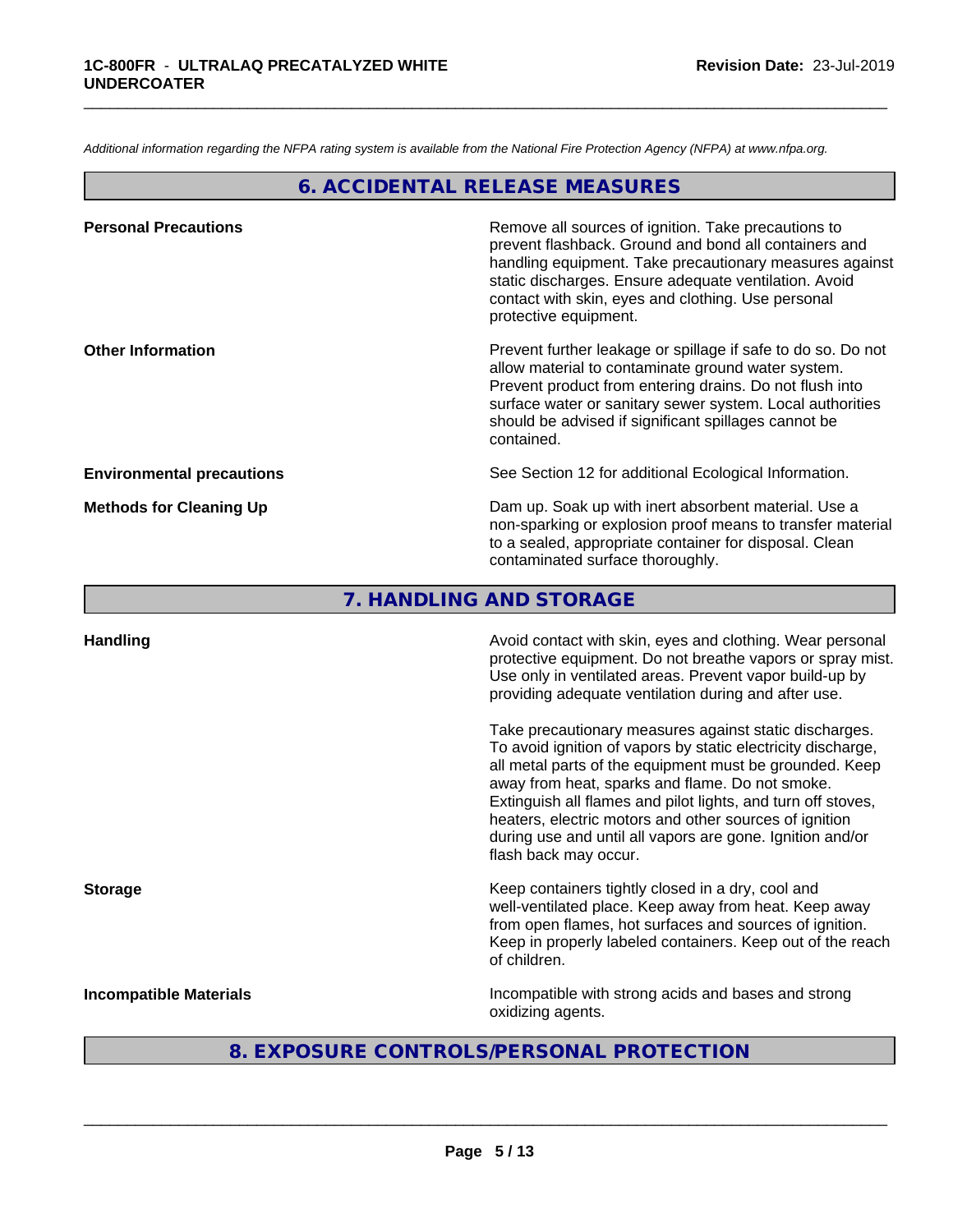### **Exposure Limits**

| <b>Chemical name</b>        | <b>ACGIH TLV</b>                | <b>Alberta</b>                  | <b>British Columbia</b>         | Ontario                        | Quebec                          |
|-----------------------------|---------------------------------|---------------------------------|---------------------------------|--------------------------------|---------------------------------|
| Acetone                     | 250 ppm - TWA                   | 500 ppm - TWA                   | 250 ppm - TWA                   | 500 ppm - TWA                  | 500 ppm - TWAEV                 |
|                             | 500 ppm - STEL                  | 1200 mg/m $3$ - TWA             | 500 ppm - STEL                  | 750 ppm - STEL                 | 1190 mg/m $3$ - TWAEV           |
|                             |                                 | 750 ppm - STEL                  |                                 |                                | 1000 ppm - STEV                 |
|                             |                                 | 1800 mg/m <sup>3</sup> - STEL   |                                 |                                | 2380 mg/m <sup>3</sup> - STEV   |
| n-Butyl acetate             | 150 ppm - TWA                   | 150 ppm - TWA                   | 20 ppm - TWA                    | 150 ppm - TWA                  | 150 ppm - TWAEV                 |
|                             | 200 ppm - STEL                  | $713$ mg/m <sup>3</sup> - TWA   |                                 | 200 ppm - STEL                 | 713 mg/m <sup>3</sup> - TWAEV   |
|                             |                                 | 200 ppm - STEL                  |                                 |                                | 200 ppm - STEV                  |
|                             |                                 | 950 mg/m <sup>3</sup> - STEL    |                                 |                                | 950 mg/m $3 -$ STEV             |
| Talc                        | $2$ mg/m $3$ - TWA              | $2$ mg/m <sup>3</sup> - TWA     | $2$ mg/m <sup>3</sup> - TWA     | $2$ mg/m <sup>3</sup> - TWA    | 3 mg/m <sup>3</sup> - TWAEV     |
| Titanium dioxide            | 10 mg/m $3$ - TWA               | 10 mg/m $3 - TWA$               | 10 mg/m $3$ - TWA               | 10 mg/m $3$ - TWA              | 10 mg/m <sup>3</sup> - TWAEV    |
|                             |                                 |                                 | $3$ mg/m <sup>3</sup> - TWA     |                                |                                 |
| Ethanol                     | STEL: 1000 ppm                  | 1000 ppm - TWA                  | 1000 ppm - STEL                 | 1000 ppm - STEL                | 1000 ppm - TWAEV                |
|                             |                                 | 1880 mg/m <sup>3</sup> - TWA    |                                 |                                | 1880 mg/m <sup>3</sup> - TWAEV  |
| Isopropyl alcohol           | 200 ppm - TWA                   | 200 ppm - TWA                   | 200 ppm - TWA                   | 200 ppm - TWA                  | 400 ppm - TWAEV                 |
|                             | 400 ppm - STEL                  | 492 mg/m <sup>3</sup> - TWA     | 400 ppm - STEL                  | 400 ppm - STEL                 | 985 mg/m <sup>3</sup> - TWAEV   |
|                             |                                 | 400 ppm - STEL                  |                                 |                                | 500 ppm - STEV                  |
|                             |                                 | 984 mg/m <sup>3</sup> - STEL    |                                 |                                | 1230 mg/m <sup>3</sup> - STEV   |
| Propylene glycol monomethyl | N/E                             | N/E                             | 50 ppm - TWA                    | 50 ppm - TWA                   | N/E                             |
| ether acetate               |                                 |                                 | 75 ppm - STEL                   | $270$ mg/m <sup>3</sup> - TWA  |                                 |
| Isobutyl alcohol            | 50 ppm - TWA                    | 50 ppm - TWA                    | 50 ppm - TWA                    | 50 ppm - TWA                   | 50 ppm - TWAEV                  |
|                             |                                 | 152 mg/m $3$ - TWA              |                                 |                                | 152 mg/m $3$ - TWAEV            |
| Toluene                     | 20 ppm - TWA                    | 50 ppm - TWA                    | 20 ppm - TWA                    | 20 ppm - TWA                   | 50 ppm - TWAEV                  |
|                             |                                 | 188 mg/m <sup>3</sup> - TWA     | Adverse reproductive            |                                | 188 mg/m <sup>3</sup> - TWAEV   |
|                             |                                 | Substance may be                | effect                          |                                | Skin absorption can             |
|                             |                                 | readily absorbed                |                                 |                                | contribute to overall           |
|                             |                                 | through intact skin             |                                 |                                | exposure.                       |
| Octane                      | 300 ppm - TWA                   | 300 ppm - TWA                   | 300 ppm - TWA                   | 300 ppm - TWA                  | 300 ppm - TWAEV                 |
|                             |                                 | 1400 mg/m $3$ - TWA             |                                 |                                | 1400 mg/m <sup>3</sup> - TWAEV  |
|                             |                                 |                                 |                                 |                                | 375 ppm - STEV                  |
|                             |                                 |                                 |                                 |                                | 1750 mg/m $3 -$ STEV            |
| Heptane                     | 400 ppm - TWA                   | 400 ppm - TWA                   | 400 ppm - TWA                   | 400 ppm - TWA                  | 400 ppm - TWAEV                 |
|                             | 500 ppm - STEL                  | 1640 mg/m <sup>3</sup> - TWA    | 500 ppm - STEL                  | 500 ppm - STEL                 | 1640 mg/m <sup>3</sup> - TWAEV  |
|                             |                                 | 500 ppm - STEL                  |                                 |                                | 500 ppm - STEV                  |
|                             |                                 | 2050 mg/m $3 -$ STEL            |                                 |                                | 2050 mg/m <sup>3</sup> - STEV   |
| Silica, crystalline         | $0.025$ mg/m <sup>3</sup> - TWA | $0.025$ mg/m <sup>3</sup> - TWA | $0.025$ mg/m <sup>3</sup> - TWA | $0.10$ mg/m <sup>3</sup> - TWA | $0.1$ mg/m <sup>3</sup> - TWAEV |

\_\_\_\_\_\_\_\_\_\_\_\_\_\_\_\_\_\_\_\_\_\_\_\_\_\_\_\_\_\_\_\_\_\_\_\_\_\_\_\_\_\_\_\_\_\_\_\_\_\_\_\_\_\_\_\_\_\_\_\_\_\_\_\_\_\_\_\_\_\_\_\_\_\_\_\_\_\_\_\_\_\_\_\_\_\_\_\_\_\_\_\_\_

#### **Legend**

ACGIH - American Conference of Governmental Industrial Hygienists Alberta - Alberta Occupational Exposure Limits British Columbia - British Columbia Occupational Exposure Limits Ontario - Ontario Occupational Exposure Limits Quebec - Quebec Occupational Exposure Limits N/E - Not established

#### **Personal Protective Equipment**

**Engineering Measures Ensure adequate ventilation, especially in confined areas.** 

**Eye/Face Protection** Safety glasses with side-shields. If splashes are likely to occur, wear: Tightly fitting safety goggles **Skin Protection Protection Protective gloves and impervious clothing. Respiratory Protection Exercise 2018** Use only with adequate ventilation. In operations where exposure limits are exceeded, use a NIOSH approved respirator that has been selected by a technically qualified person for the specific work conditions. When spraying the product or applying in confined areas, wear a NIOSH approved respirator specified for paint spray or organic vapors.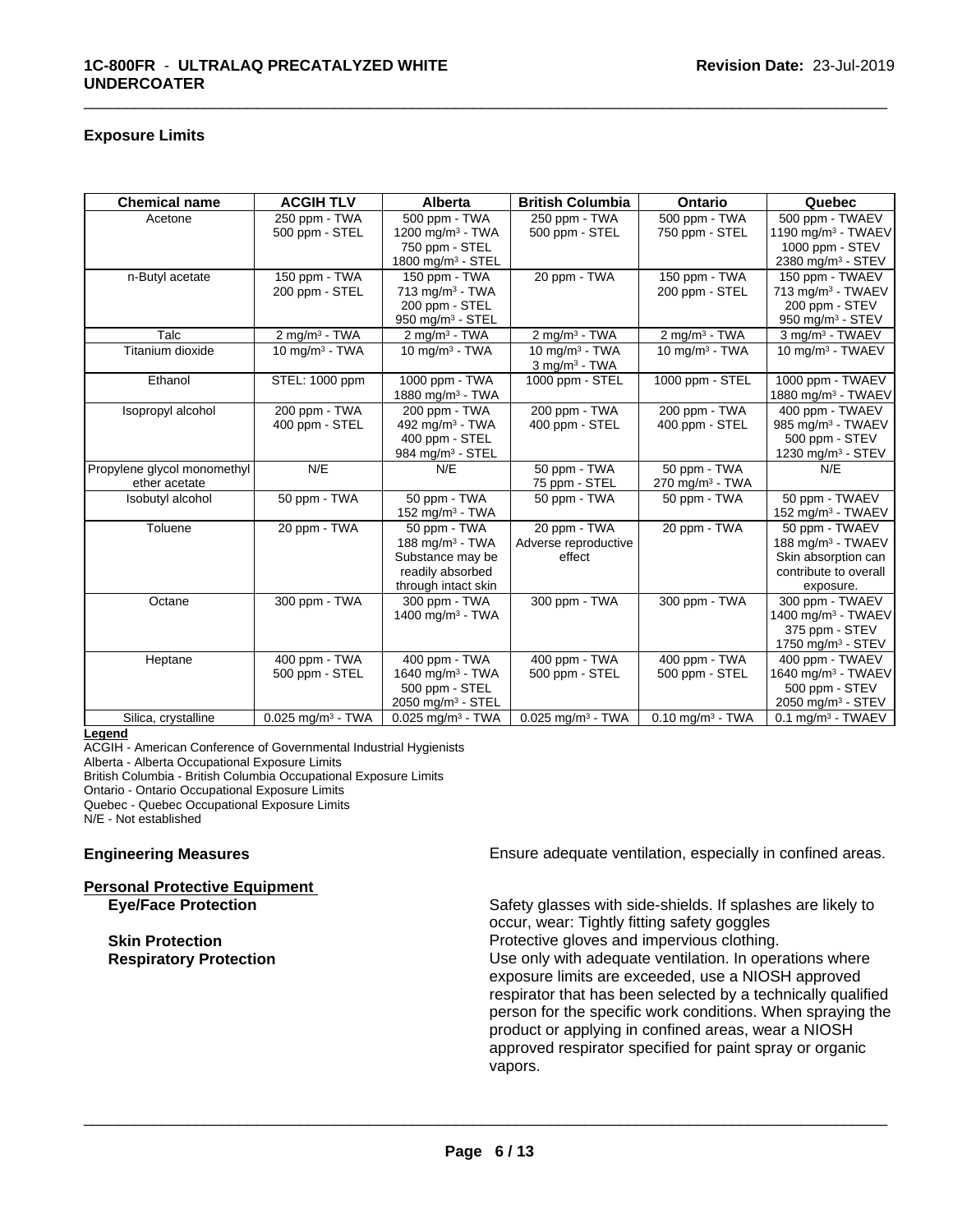**Hygiene Measures Avoid contact with skin, eyes and clothing. Remove and Avoid contact with skin, eyes and clothing. Remove and Avoid contact with skin, eyes and clothing. Remove and** wash contaminated clothing before re-use. Wash thoroughly after handling.

### **9. PHYSICAL AND CHEMICAL PROPERTIES**

**Appearance** liquid **Odor** solvent **Odor Threshold No information available No information available Density (lbs/gal)** 9.15 - 9.25 **Specific Gravity** 1.10 - 1.12 **pH** No information available **Viscosity (cps)** No information available **Solubility(ies)** No information available **Water solubility**<br> **Evaporation Rate**<br> **Evaporation Rate**<br> **Evaporation Rate Vapor pressure** No information available **Vapor density**<br> **We Solids**<br>
We Solids
2019<br>
2019<br>
2019<br>
2019<br>
2019<br>
2019<br>
2019<br>
2019<br>
2019<br>
2019<br>
2019<br>
2019<br>
2019<br>
2019<br>
2019<br>
2019 **Wt. % Solids** 40 - 50<br> **Vol. % Solids** 20 - 30 **Vol. % Solids Wt. % Volatiles 50 - 60<br>
<b>Vol. % Volatiles** 50 - 60<br> **Vol. % Volatiles** 50 - 80 **Vol. % Volatiles VOC Regulatory Limit (g/L)** <550 **Boiling Point (°F)** 136 **Boiling Point (°C) Freezing point (°F)** No information available **Freezing Point (°C)**<br> **Flash noint (°F)**<br> **Flash noint (°F)**<br>
20<br>
20 **Flash point (°F) Flash Point (°C)** -7 **Method** PMCC **Flammability (solid, gas)** Not applicable<br> **Upper flammability limit:** Not applicable **Upper flammability limit: Lower flammability limit:**<br> **Autoignition Temperature (°F)** Not applicable havailable available **Autoignition Temperature (°F) Autoignition Temperature (°C)**<br> **Decomposition Temperature (°F)** Moinformation available **Decomposition Temperature (°F)** No information available<br> **Decomposition Temperature (°C)** No information available **Decomposition Temperature (°C) Partition coefficient** No information available

**Evaporation Rate** No information available

\_\_\_\_\_\_\_\_\_\_\_\_\_\_\_\_\_\_\_\_\_\_\_\_\_\_\_\_\_\_\_\_\_\_\_\_\_\_\_\_\_\_\_\_\_\_\_\_\_\_\_\_\_\_\_\_\_\_\_\_\_\_\_\_\_\_\_\_\_\_\_\_\_\_\_\_\_\_\_\_\_\_\_\_\_\_\_\_\_\_\_\_\_

## **10. STABILITY AND REACTIVITY**

| <b>Reactivity</b>             | Not Applicable                                                                                                            |
|-------------------------------|---------------------------------------------------------------------------------------------------------------------------|
| <b>Chemical Stability</b>     | Stable under normal conditions. Hazardous polymerisation<br>does not occur.                                               |
| <b>Conditions to avoid</b>    | Keep away from open flames, hot surfaces, static<br>electricity and sources of ignition. Sparks. Elevated<br>temperature. |
| <b>Incompatible Materials</b> | Incompatible with strong acids and bases and strong<br>oxidizing agents.                                                  |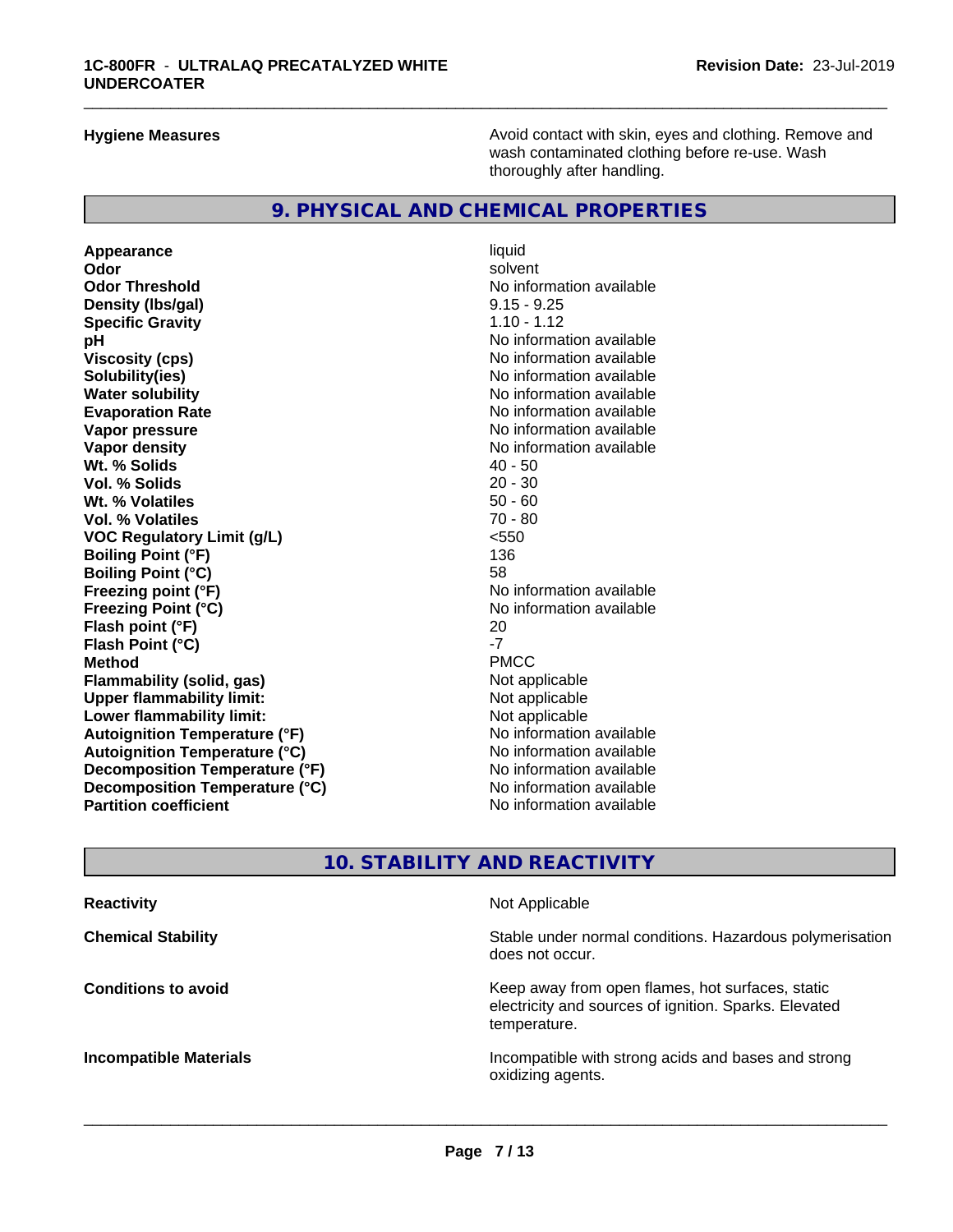**Hazardous Decomposition Products** Thermal decomposition can lead to release of irritating gases and vapors. **Possibility of hazardous reactions** None under normal conditions of use. **11. TOXICOLOGICAL INFORMATION Product Information Information on likely routes of exposure Principal Routes of Exposure Exposure** Eye contact, skin contact and inhalation. **Acute Toxicity Product Information Repeated or prolonged exposure to organic solvents may** lead to permanent brain and nervous system damage. Intentional misuse by deliberately concentrating and inhaling vapors may be harmful or fatal. **<u>Symptoms related to the physical, chemical and toxicological characteristics</u> Symptoms** No information available **Delayed and immediate effects as well as chronic effects from short and long-term exposure Eye contact** Severely irritating to eyes. May cause burns. Risk of serious damage to eyes. **Skin contact** May cause skin irritation and/or dermatitis. Prolonged skin contact may defat the skin and produce dermatitis. **Inhalation Inhalation Harmful by inhalation. High vapor / aerosol concentrations** are irritating to the eyes, nose, throat and lungs and may cause headaches, dizziness, drowsiness, unconsciousness, and other central nervous system effects. **Ingestion Ingestion Example 2 Index 1 Harmful if swallowed. Ingestion may cause irritation to** mucous membranes. Small amounts of this product aspirated into the respiratory system during ingestion or vomiting may cause mild to severe pulmonary injury, possibly progressing to death. **Sensitization**<br> **No information available.**<br> **No information available.**<br>
No information available. **No information available. Mutagenic Effects Mutagenic Effects No information available. Reproductive Effects Possible risk of impaired fertility. Possible risk of harm to** the unborn child. **Developmental Effects** No information available. **Target organ effects No information available.** No information available. **STOT -** single exposure **May cause disorder and damage to the. Respiratory May cause disorder and damage to the. Respiratory** system. Central nervous system. **STOT - repeated exposure** Causes damage to organs through prolonged or repeated exposure if inhaled. May cause disorder and damage to the. liver. kidney. spleen. blood. Central nervous system. **Other adverse effects** No information available. Aspiration Hazard **May be harmful if swallowed and enters airways. Small** May be harmful if swallowed and enters airways. Small amounts of this product aspirated into the respiratory  $\overline{\phantom{a}}$  ,  $\overline{\phantom{a}}$  ,  $\overline{\phantom{a}}$  ,  $\overline{\phantom{a}}$  ,  $\overline{\phantom{a}}$  ,  $\overline{\phantom{a}}$  ,  $\overline{\phantom{a}}$  ,  $\overline{\phantom{a}}$  ,  $\overline{\phantom{a}}$  ,  $\overline{\phantom{a}}$  ,  $\overline{\phantom{a}}$  ,  $\overline{\phantom{a}}$  ,  $\overline{\phantom{a}}$  ,  $\overline{\phantom{a}}$  ,  $\overline{\phantom{a}}$  ,  $\overline{\phantom{a}}$ 

\_\_\_\_\_\_\_\_\_\_\_\_\_\_\_\_\_\_\_\_\_\_\_\_\_\_\_\_\_\_\_\_\_\_\_\_\_\_\_\_\_\_\_\_\_\_\_\_\_\_\_\_\_\_\_\_\_\_\_\_\_\_\_\_\_\_\_\_\_\_\_\_\_\_\_\_\_\_\_\_\_\_\_\_\_\_\_\_\_\_\_\_\_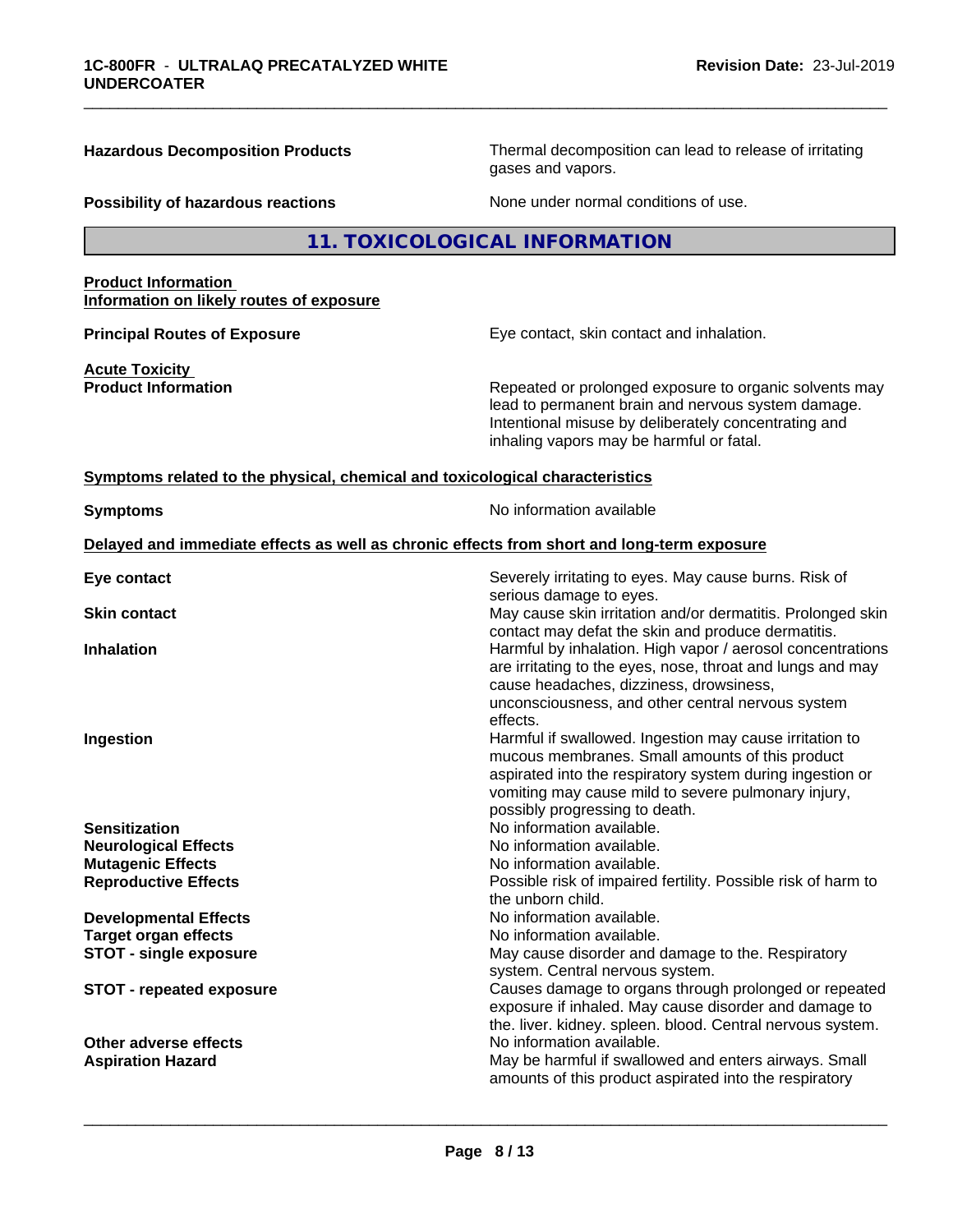system during ingestion or vomiting may cause mild to severe pulmonary injury, possibly progressing to death.

\_\_\_\_\_\_\_\_\_\_\_\_\_\_\_\_\_\_\_\_\_\_\_\_\_\_\_\_\_\_\_\_\_\_\_\_\_\_\_\_\_\_\_\_\_\_\_\_\_\_\_\_\_\_\_\_\_\_\_\_\_\_\_\_\_\_\_\_\_\_\_\_\_\_\_\_\_\_\_\_\_\_\_\_\_\_\_\_\_\_\_\_\_

#### **Numerical measures of toxicity**

**The following values are calculated based on chapter 3.1 of the GHS document**

| ATEmix (oral)                        | 9068 mg/kg |
|--------------------------------------|------------|
| <b>ATEmix (dermal)</b>               | 9605 mg/kg |
| <b>ATEmix (inhalation-dust/mist)</b> | 187.7 ma/L |
| <b>ATEmix (inhalation-vapor)</b>     | 55.1 mg/L  |

#### **Component Information**

| Chemical name                                            | Oral LD50             | Dermal LD50              | Inhalation LC50                                             |
|----------------------------------------------------------|-----------------------|--------------------------|-------------------------------------------------------------|
| Acetone<br>67-64-1                                       | $=$ 5800 mg/kg (Rat)  |                          | $= 50100$ mg/m <sup>3</sup> (Rat) 8 h                       |
| n-Butyl acetate<br>123-86-4                              | $= 10768$ mg/kg (Rat) | $> 17600$ mg/kg (Rabbit) | $\sim$                                                      |
| Titanium dioxide<br>13463-67-7                           | > 10000 mg/kg (Rat)   |                          | $\sim$                                                      |
| cellulose, nitrate<br>9004-70-0                          | 5 g/kg (Rat)          | $\blacksquare$           | $\overline{\phantom{a}}$                                    |
| Ethanol<br>64-17-5                                       | $= 7060$ mg/kg (Rat)  | $\blacksquare$           | $= 124.7$ mg/L (Rat) 4 h                                    |
| VM&P naphtha<br>64742-89-8                               | $\blacksquare$        | $=$ 3000 mg/kg (Rabbit)  | $\sim$                                                      |
| Isopropyl alcohol<br>67-63-0                             | $= 1870$ mg/kg (Rat)  | $= 4059$ mg/kg (Rabbit)  | $= 72600$ mg/m <sup>3</sup> (Rat) 4 h                       |
| Propylene glycol monomethyl ether<br>acetate<br>108-65-6 | $= 8532$ mg/kg (Rat)  | > 5 g/kg (Rabbit)        |                                                             |
| Isobutyl alcohol<br>78-83-1                              | $= 2460$ mg/kg (Rat)  | $=$ 3400 mg/kg (Rabbit)  | $> 6.5$ mg/L (Rat) 4 h                                      |
| Toluene<br>108-88-3                                      | $= 2600$ mg/kg (Rat)  | $= 12000$ mg/kg (Rabbit) | $= 12.5$ mg/L (Rat) 4 h                                     |
| Octane<br>111-65-9                                       |                       | $\blacksquare$           | $= 118$ g/m <sup>3</sup> (Rat) 4 h = 25260 ppm<br>(Rat) 4 h |
| Heptane<br>142-82-5                                      |                       | $=$ 3000 mg/kg (Rabbit)  | $= 103$ g/m <sup>3</sup> (Rat) 4 h                          |
| Silica, crystalline<br>14808-60-7                        | $= 500$ mg/kg (Rat)   | ٠                        |                                                             |

n-Butyl acetate

123-86-4 ( 10 - 30% )

Component Component Component Component Component Component Component Component Component Component Component Component Component Component Component Component Component Component Component Component Component Component Co

 $\overline{\phantom{a}}$  ,  $\overline{\phantom{a}}$  ,  $\overline{\phantom{a}}$  ,  $\overline{\phantom{a}}$  ,  $\overline{\phantom{a}}$  ,  $\overline{\phantom{a}}$  ,  $\overline{\phantom{a}}$  ,  $\overline{\phantom{a}}$  ,  $\overline{\phantom{a}}$  ,  $\overline{\phantom{a}}$  ,  $\overline{\phantom{a}}$  ,  $\overline{\phantom{a}}$  ,  $\overline{\phantom{a}}$  ,  $\overline{\phantom{a}}$  ,  $\overline{\phantom{a}}$  ,  $\overline{\phantom{a}}$ 

non-sensitizing (guinea pig)

#### **Carcinogenicity**

*The information below indicateswhether each agency has listed any ingredient as a carcinogen:.*

| <b>Chemical name</b> | <b>IARC</b>                    | <b>NTP</b>             |
|----------------------|--------------------------------|------------------------|
|                      | 2B - Possible Human Carcinogen |                        |
| l Titanium dioxide   |                                |                        |
|                      | 1 - Human Carcinogen           | Known Human Carcinogen |
| Silica, crystalline  |                                |                        |

• Crystalline Silica has been determined to be carcinogenic to humans by IARC (1) when in respirable form. Risk of cancer depends on duration and level of inhalation exposure to spray mist or dust from sanding the dried pa cancer depends on duration and level of inhalation exposure to spray mist or dust from sanding the dried paint.

• Although IARC has classified titanium dioxide as possibly carcinogenic to humans (2B), their summary concludes: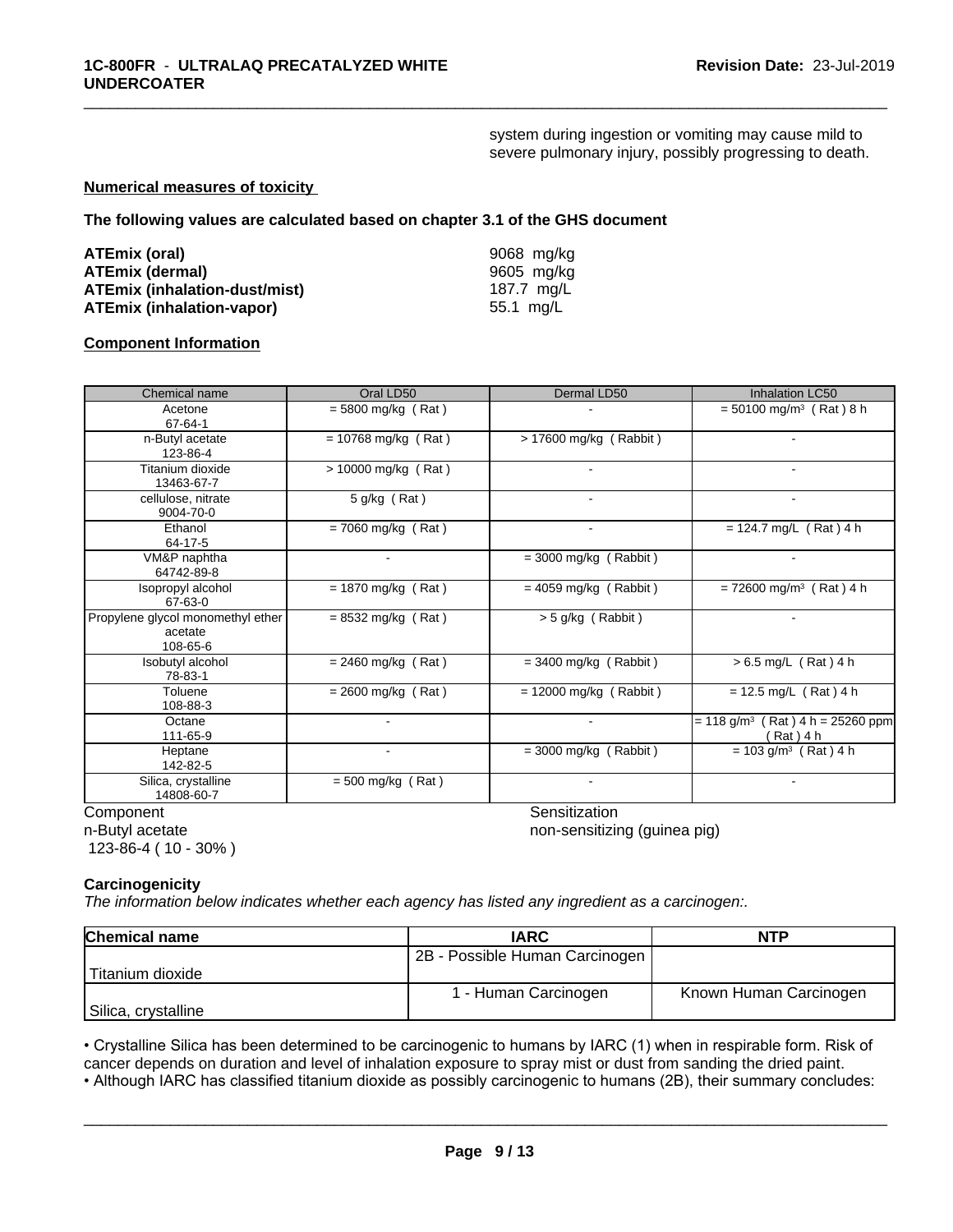#### **1C-800FR** - **ULTRALAQ PRECATALYZED WHITE UNDERCOATER**

"No significant exposure to titanium dioxide is thought to occur during the use of products in which titanium dioxide is bound to other materials, such as paint."

\_\_\_\_\_\_\_\_\_\_\_\_\_\_\_\_\_\_\_\_\_\_\_\_\_\_\_\_\_\_\_\_\_\_\_\_\_\_\_\_\_\_\_\_\_\_\_\_\_\_\_\_\_\_\_\_\_\_\_\_\_\_\_\_\_\_\_\_\_\_\_\_\_\_\_\_\_\_\_\_\_\_\_\_\_\_\_\_\_\_\_\_\_

#### **Legend**

IARC - International Agency for Research on Cancer NTP - National Toxicity Program OSHA - Occupational Safety & Health Administration

**12. ECOLOGICAL INFORMATION**

## **Ecotoxicity Effects**

The environmental impact of this product has not been fully investigated.

### **Product Information**

#### **Acute Toxicity to Fish**

No information available

#### **Acute Toxicity to Aquatic Invertebrates**

No information available

#### **Acute Toxicity to Aquatic Plants**

No information available

#### **Persistence / Degradability**

No information available.

#### **Bioaccumulation**

There is no data for this product.

#### **Mobility in Environmental Media**

No information available.

#### **Ozone**

No information available

### **Component Information**

#### **Acute Toxicity to Fish**

Acetone LC50: 8300 (Bluegill - 96 hr.) mg/L n-Butyl acetate LC50: 18 mg/L (Fathead Minnow - 96 hr.) Titanium dioxide  $LC50:$  > 1000 mg/L (Fathead Minnow - 96 hr.)

#### **Acute Toxicity to Aquatic Invertebrates**

Acetone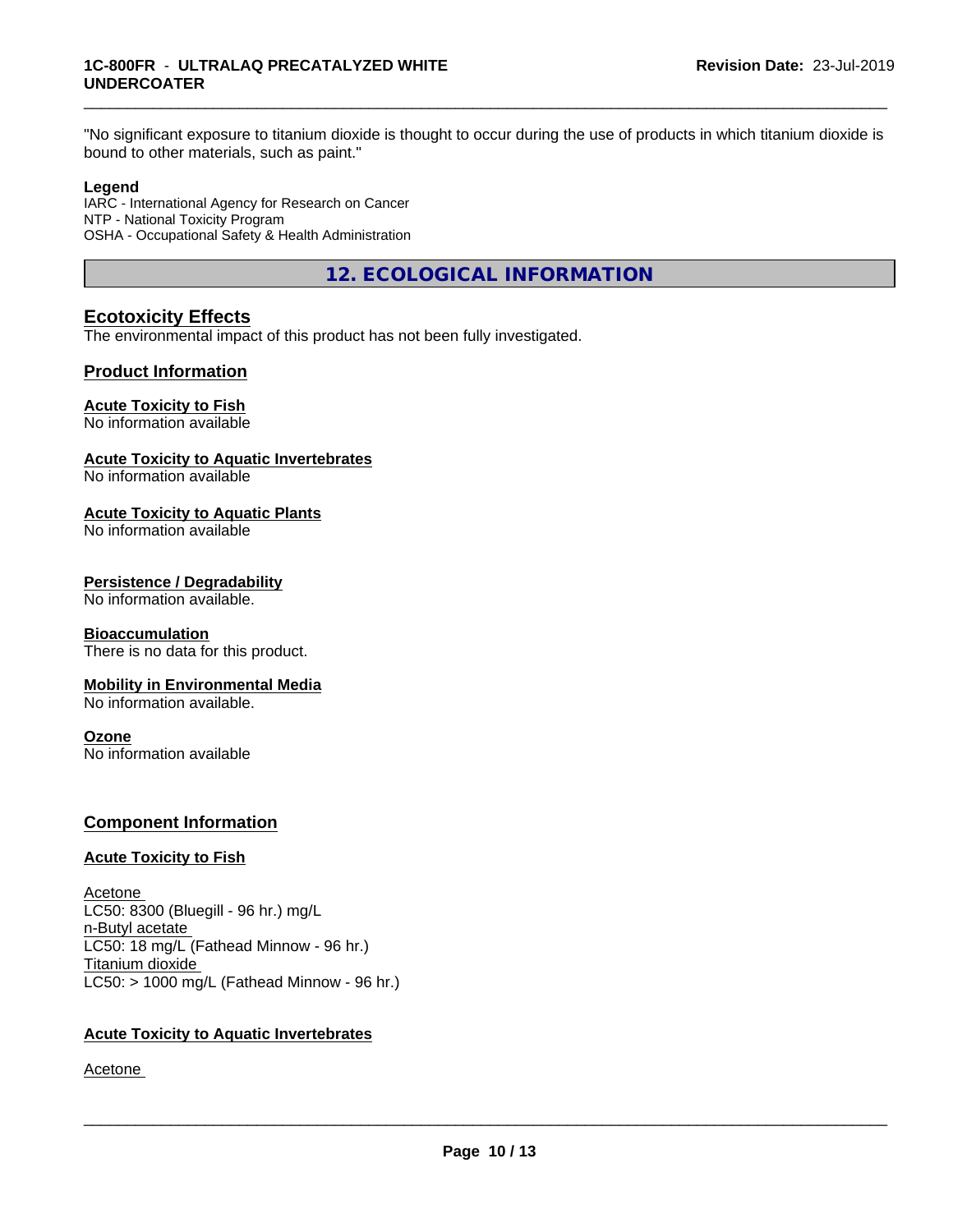EC50: 12600 mg/L (Daphnia magna - 48 hr.) n-Butyl acetate EC50: 72.8 mg/L (Daphnia magna - 48 hr.)

#### **Acute Toxicity to Aquatic Plants**

#### n-Butyl acetate

EC50: 674.7 mg/L (Green algae (Scenedesmus subspicatus), 72 hrs.)

**13. DISPOSAL CONSIDERATIONS**

**Waste Disposal Method Dispose of in accordance with federal, state, provincial,** and local regulations. Local requirements may vary, consult your sanitation department or state-designated environmental protection agency for more disposal options.

**Empty Container Warning <b>Emptied** Containers may retain product residue. Follow label warnings even after container is emptied. Residual vapors may explode on ignition.

### **14. TRANSPORT INFORMATION**

**TDG**

**Proper Shipping Name** PAINT **Hazard class** 3 **UN-No.** UN1263 **Packing Group III Description** UN1263, PAINT, 3, II

\_\_\_\_\_\_\_\_\_\_\_\_\_\_\_\_\_\_\_\_\_\_\_\_\_\_\_\_\_\_\_\_\_\_\_\_\_\_\_\_\_\_\_\_\_\_\_\_\_\_\_\_\_\_\_\_\_\_\_\_\_\_\_\_\_\_\_\_\_\_\_\_\_\_\_\_\_\_\_\_\_\_\_\_\_\_\_\_\_\_\_\_\_

**ICAO / IATA ICAO / IATA Contact the preparer for further information.** 

**IMDG / IMO Contact the preparer for further information.** 

# **15. REGULATORY INFORMATION**

## **International Inventories**

**TSCA: United States** Yes - All components are listed or exempt. **DSL: Canada** Yes - All components are listed or exempt.

## **National Pollutant Release Inventory (NPRI)**

#### **NPRI Parts 1- 4**

This product contains the following Parts 1-4 NPRI chemicals: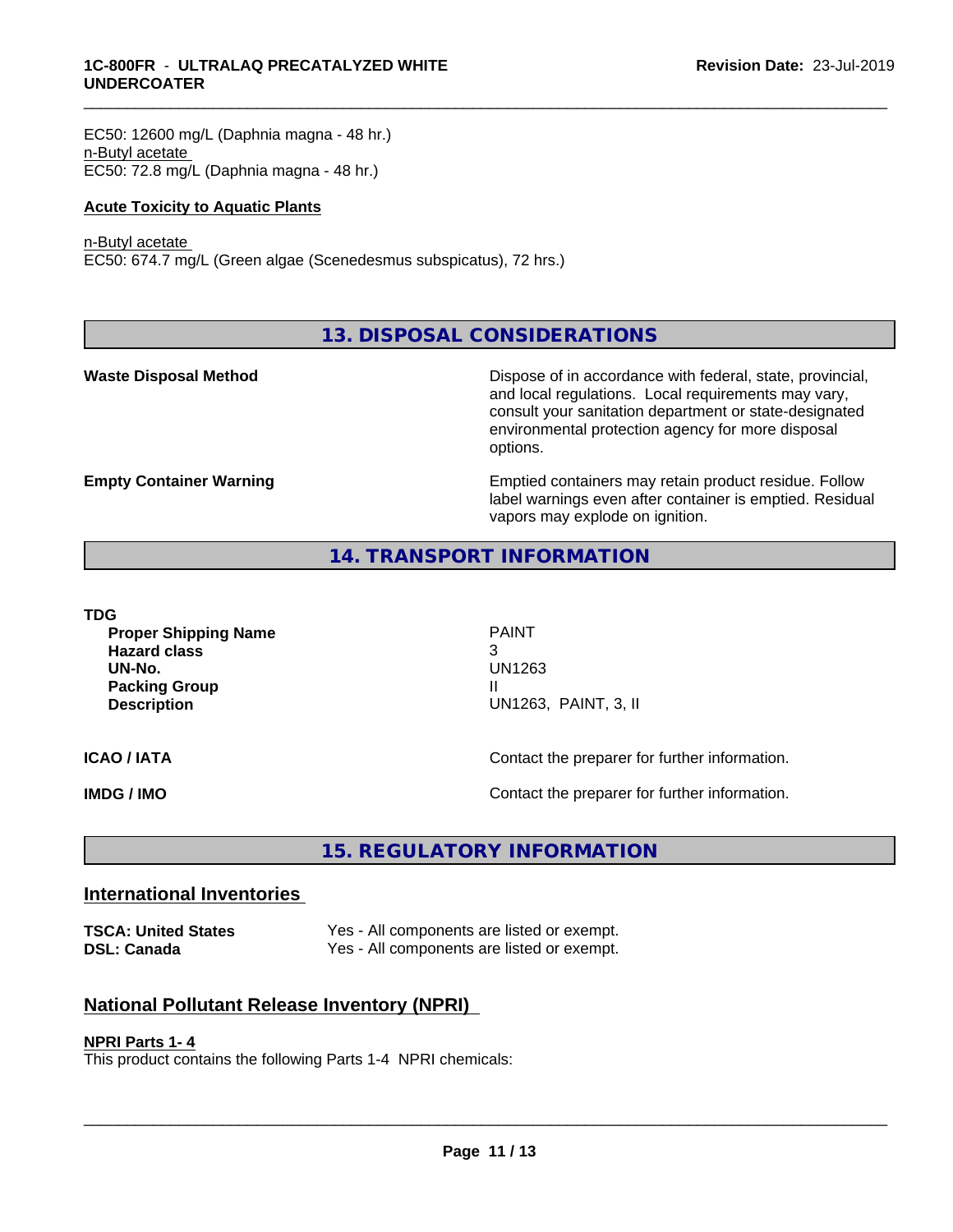| <b>Chemical name</b> | CAS No.  | Weight-%    | <b>NPRI Parts 1-4</b> |
|----------------------|----------|-------------|-----------------------|
| Isopropyl alcohol    | 67-63-0  | $-5%$       | ∟isted                |
| Isobutyl alcohol     | 78-83-1  | $-5%$       | ∟isted                |
| Toluene              | 108-88-3 | 1%<br>J.5 - | Listed                |

\_\_\_\_\_\_\_\_\_\_\_\_\_\_\_\_\_\_\_\_\_\_\_\_\_\_\_\_\_\_\_\_\_\_\_\_\_\_\_\_\_\_\_\_\_\_\_\_\_\_\_\_\_\_\_\_\_\_\_\_\_\_\_\_\_\_\_\_\_\_\_\_\_\_\_\_\_\_\_\_\_\_\_\_\_\_\_\_\_\_\_\_\_

#### **NPRI Part 5**

This product contains the following NPRI Part 5 Chemicals:

| <b>Chemical name</b>                         | CAS No.    | Weight-%    | <b>NPRI Part 5</b> |
|----------------------------------------------|------------|-------------|--------------------|
| n-Butyl acetate                              | 123-86-4   | 10 - 30%    | Listed             |
| Ethanol                                      | 64-17-5    | $3 - 7%$    | Listed             |
| VM&P naphtha                                 | 64742-89-8 | $3 - 7%$    | Listed             |
| Isopropyl alcohol                            | 67-63-0    | 1 - 5%      | Listed             |
| Propylene glycol monomethyl ether<br>acetate | 108-65-6   | 1 - 5%      | Listed             |
| Toluene                                      | 108-88-3   | $0.5 - 1\%$ | Listed             |

#### **WHMIS Regulatory Status**

This product has been classified in accordance with the hazard criteria of the Hazardous Products Regulations (HPR) and the SDS contains all the information required by the HPR.

# **16. OTHER INFORMATION**

| HMIS | Health: $2^*$ | <b>Flammability: 3</b> | <b>Reactivity: 1</b> | PPE: - |
|------|---------------|------------------------|----------------------|--------|
|      |               |                        |                      |        |

#### **HMIS Legend**

- 0 Minimal Hazard
- 1 Slight Hazard
- 2 Moderate Hazard
- 3 Serious Hazard
- 4 Severe Hazard
- \* Chronic Hazard

X - Consult your supervisor or S.O.P. for "Special" handling instructions.

*Note: The PPE rating has intentionally been left blank. Choose appropriate PPE that will protect employees from the hazards the material will present under the actual normal conditions of use.*

*Caution: HMISÒ ratings are based on a 0-4 rating scale, with 0 representing minimal hazards or risks, and 4 representing significant hazards or risks. Although HMISÒ ratings are not required on MSDSs under 29 CFR 1910.1200, the preparer, has chosen to provide them. HMISÒ ratings are to be used only in conjunction with a fully implemented HMISÒ program by workers who have received appropriate HMISÒ training. HMISÒ is a registered trade and service mark of the NPCA. HMISÒ materials may be purchased exclusively from J. J. Keller (800) 327-6868.*

 **WARNING!** If you scrape, sand, or remove old paint, you may release lead dust. LEAD IS TOXIC. EXPOSURE TO LEAD DUST CAN CAUSE SERIOUS ILLNESS, SUCH AS BRAIN DAMAGE, ESPECIALLY IN CHILDREN. PREGNANT WOMEN SHOULD ALSO AVOID EXPOSURE.Wear a NIOSH approved respirator to control lead exposure. Clean up carefully with a HEPA vacuum and a wet mop. Before you start, find out how to protect yourself and your family by logging onto Health Canada @

http://www.hc-sc.gc.ca/ewh-semt/contaminants/lead-plomb/asked\_questions-questions\_posees-eng.php.

**Prepared By** Product Stewardship Department Benjamin Moore & Co.